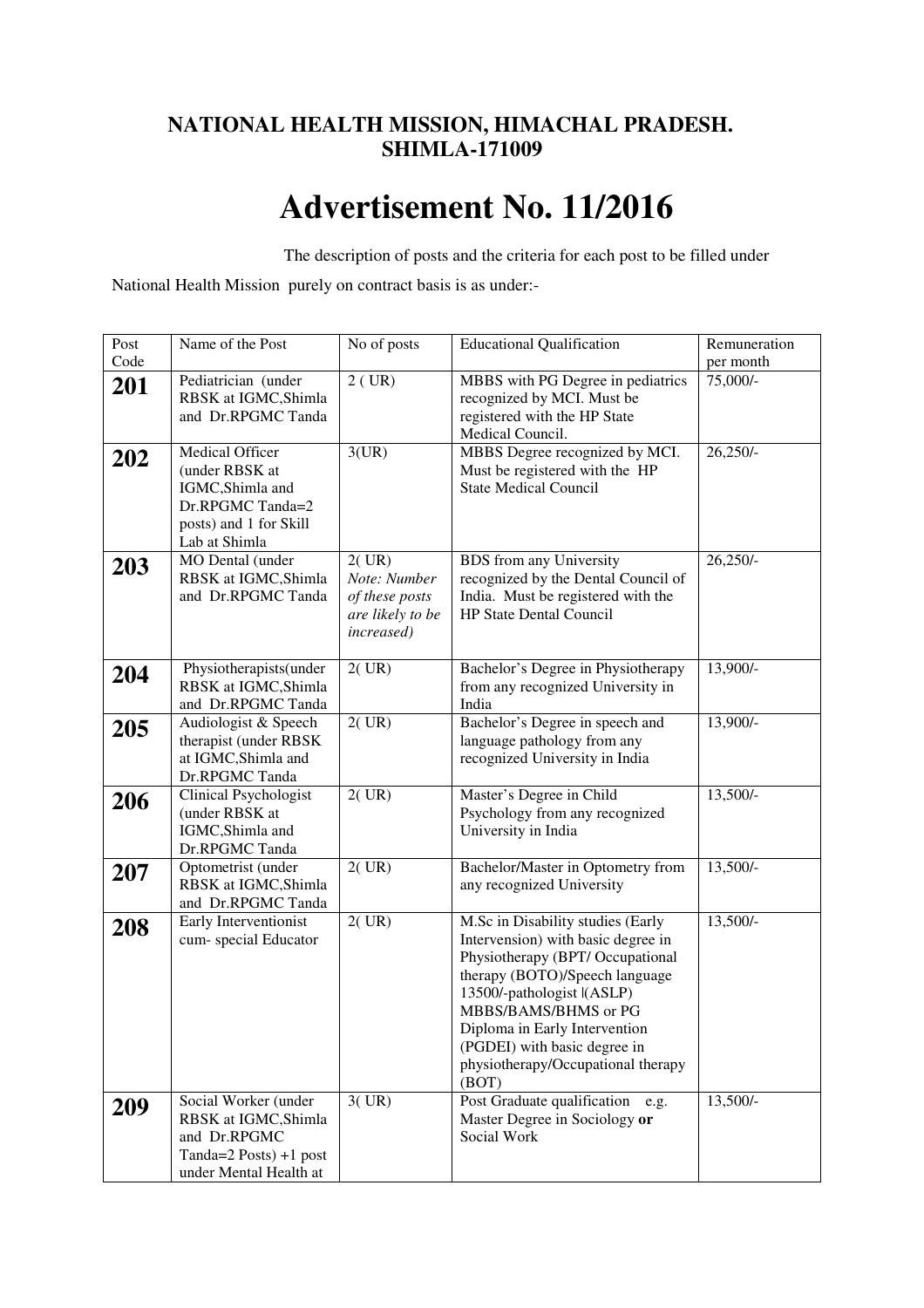|            | Shimla                                                                                                                |                                                                         |                                                                                                                                                                                                                                                                                                                                                                                                                                                                                                                                                                                                               |            |
|------------|-----------------------------------------------------------------------------------------------------------------------|-------------------------------------------------------------------------|---------------------------------------------------------------------------------------------------------------------------------------------------------------------------------------------------------------------------------------------------------------------------------------------------------------------------------------------------------------------------------------------------------------------------------------------------------------------------------------------------------------------------------------------------------------------------------------------------------------|------------|
| <b>210</b> | Dental Technician<br>(under RBSK at<br>IGMC, Shimla and<br>Dr.RPGMC Tanda                                             | 2(UR)                                                                   | Passed 1 OR 2 years course on<br>Dental Technician from recognized<br>Institution.                                                                                                                                                                                                                                                                                                                                                                                                                                                                                                                            | 8710/-     |
| 211        | RBSK Managers (to be<br>posted in different<br>Distt.)                                                                | 12<br>$(UR-7)$<br>$OBC=2$<br>$SC = 2$<br>UR-<br>Antodya=1               | Masters in Disability Rehabilitation<br>Administration approved by<br>Rehabilitation Council of India.<br>Basic qualification in Bachelor in<br>Physiotherapy or Bachelor in<br>Occupational Therapy or Bachelor<br>in Prosthetic and orthotics or B.Sc<br>Nursing and other RCI recognized<br>degrees.<br><b>OR</b><br>2.A PG Degree /diploma in<br>Hospital/Health management from<br>recognized/reputed Institution with<br>1 year relevant experience for<br>diploma holder<br><b>OR</b><br>3. An MBA Degree from a<br>recognized institution with 2 years<br>experience in Hospital/Health<br>Programme. | $15,700/-$ |
| 212        | <b>Block Adolescent</b><br><b>Health Counsellors</b><br>(under RBSK) to be<br>posted in different<br><b>Districts</b> | 13 posts<br>$UR=7$<br>$SC=2$<br>$OBC=2$<br>UR-<br>Antodya=2             | Master's/Bachelors Degree in Social<br>Work/Psychology.                                                                                                                                                                                                                                                                                                                                                                                                                                                                                                                                                       | $10,000/-$ |
| 213        | Refrigerator Mechanic<br>(under Cold Chain to be<br>posted at different place<br>in the State)                        | 7 posts<br>$UR(Gen)=4$<br>$SC=1$<br>$OBC=1$<br>$UR -$<br>Antodya=1      | Two years ITI Certificate Course in<br>Refrigeration & Air Conditioning<br>from recognized Institute with three<br>to 5 years experience in the related<br>field.                                                                                                                                                                                                                                                                                                                                                                                                                                             | $12,000/-$ |
| 214        | Programme Manager<br>under Urban Health                                                                               | 3(VR)                                                                   | PG in any stream with 2 years<br>experience in management                                                                                                                                                                                                                                                                                                                                                                                                                                                                                                                                                     | $15,700/-$ |
| 215        | Counselors (under<br>NPCDCS) Programme<br>to be posted at different<br>place in the State                             | $11 = posts$<br>$UR(Gen)=6$<br>$OBC=2$<br>$SC = 2$<br>UR.Antodya=1      | Master's Degree in Social Science<br>OR Diploma in Counseling/Health<br><b>Education/Mass Communication</b>                                                                                                                                                                                                                                                                                                                                                                                                                                                                                                   | $10,000/-$ |
| 216        | Audiometric Assistant<br>(under NPCDCS) to be<br>posted at different place<br>in the State                            | $11 = posts$<br>$UR(Gen)=6$<br>$OBC=2$<br>$SC = 2$<br>UR-<br>.Antodya=1 | One year Diploma in audiology<br>from Govt. recognized Institution.                                                                                                                                                                                                                                                                                                                                                                                                                                                                                                                                           | 13,900/-   |
| 217        | Accountant(NPCDCS)                                                                                                    | $1$ (UR.Gen)                                                            | B.Com/M.Com/MBA(Finance) with<br>proficiency in Tally/Other Accounts<br>and also have one year Computer<br>Diploma                                                                                                                                                                                                                                                                                                                                                                                                                                                                                            | $11,000/-$ |
| 218        | Occupational Therapist<br>for Mental Hospital                                                                         | $1$ (UR.Gen)                                                            | Degree/Diploma in occupational<br>therapy                                                                                                                                                                                                                                                                                                                                                                                                                                                                                                                                                                     | 13,900/-   |
| 219        | Clinical Psychologist<br>for Mental Hospital                                                                          | $1$ (UR.Gen)                                                            | M.Sc in Psychology or applied<br>Psychology and Master of                                                                                                                                                                                                                                                                                                                                                                                                                                                                                                                                                     | $15,700/-$ |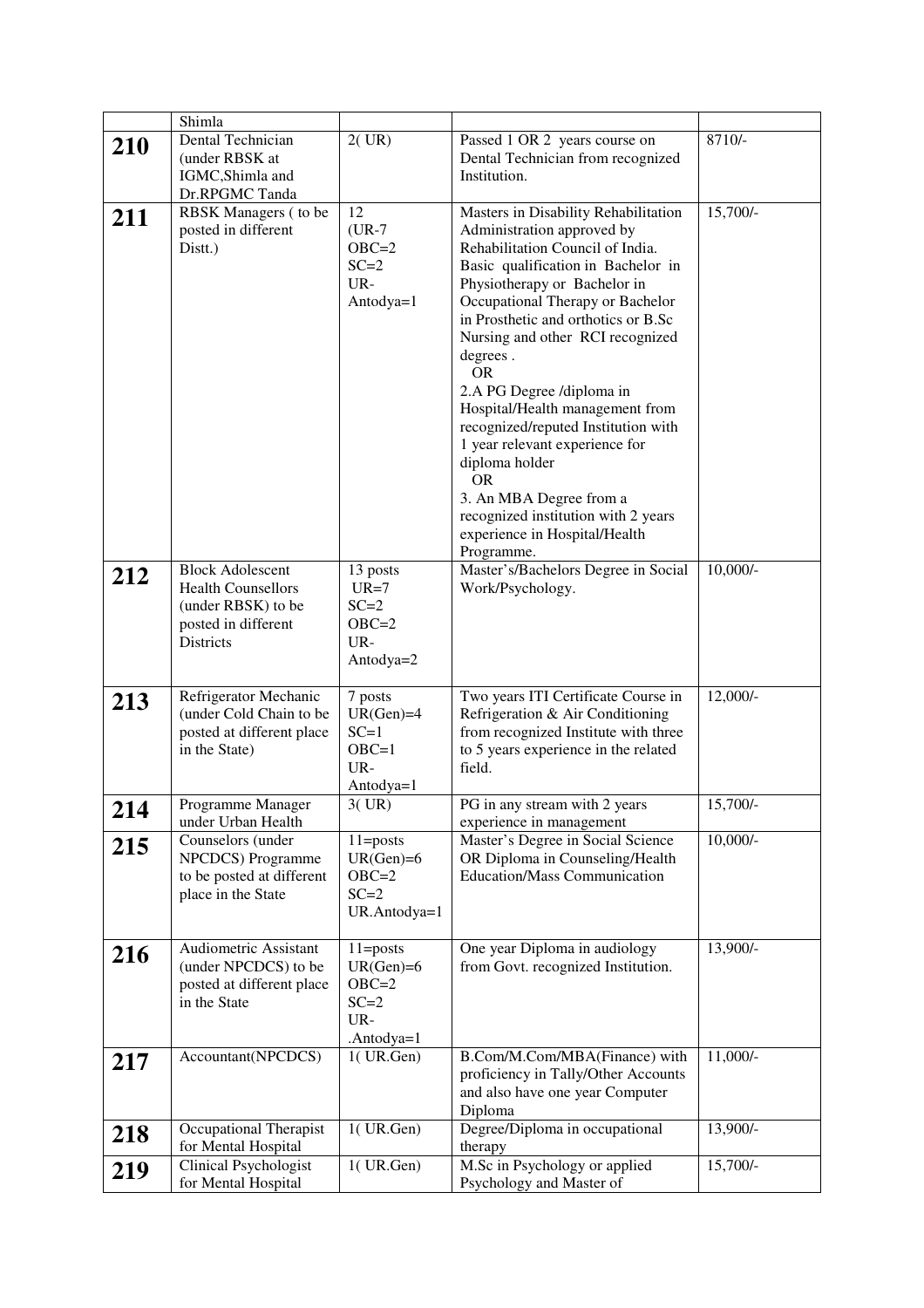|     |                         |                     | Philosophy in Medical and Social    |            |
|-----|-------------------------|---------------------|-------------------------------------|------------|
|     |                         |                     | Psychology Or Masters of            |            |
|     |                         |                     | Philosophy in Mental Health and     |            |
|     |                         |                     | Social Psychology obtained after    |            |
|     |                         |                     | completion of full time course of   |            |
|     |                         |                     | two years which includes supervised |            |
|     |                         |                     | clinical training approved by       |            |
|     |                         |                     | Rehabilitation council of India     |            |
| 220 | Administrative          | $14 =$ Posts        | Graduate from the recognized        | $13,000/-$ |
|     | Assistant-cum-          | $UR(Gen)=8$         | University with good knowledge of   |            |
|     | Managers for BCSU at    | $SC=2$              | computer handling. Must have        |            |
|     | different places in the | $OBC=2$             | minimum 1 year experience in        |            |
|     | <b>State</b>            | UR.Antodya=2        | related field of health sector.     |            |
| 221 | Counselor for BCSU at   | $12 = \text{posts}$ | PG in Psychology/Social Work/       | $10,000/-$ |
|     | different places in the | $UR-Gen = 7$        | Sociology/ Anthropology/ Human      |            |
|     | <b>State</b>            | $SC=2$              | Development and at least one year   |            |
|     |                         | $OBC=2$             | experience in Blood Bank orl        |            |
|     |                         | $_{\text{UR-}}$     | Medical Counseling. Proficient in   |            |
|     |                         | Antodya= $1$        | MS Office                           |            |
|     |                         |                     |                                     |            |

- ii) **Desirable Qualification**: Knowledge of custom, manner and dialects of Himachal Pradesh and suitability for appointment in the peculiar condition prevailing in the |Pradesh.
- i) **Age**: Should be within the age group of 18-45 years as on 30.11.2016
- ii) In case of large number of applications for any post, the **Mission Office shall shortlist candidates on academic merit and limited number of candidates per post will be called for interviews.**
- iii) **FEE**: Fee should be remitted with the application form in the shape of DD in favour of Mission Director, National Health Mission payable at Kasumpti, Shimla-9 i)Rs.200/- in case of UR candidates ii)Rs.100/- in case of candidates belonging to reserved categories.
- iv) Separate application for each post should be submitted a/w requisite fee.
- v) The Candidates, who meet the requisite qualification, experience and age criteria may apply to the Mission Director, National Health Mission, SDA Complex, Shimla-171009 on or before 14.12.2016 upto 4PM a/w fee under sealed cover super scribing **"APPLICATION FOR THE POST OF \_\_\_\_\_\_\_\_\_\_\_\_ (***WITH POST CODE***).**

Shimla-171009 Mission Director National Health Mission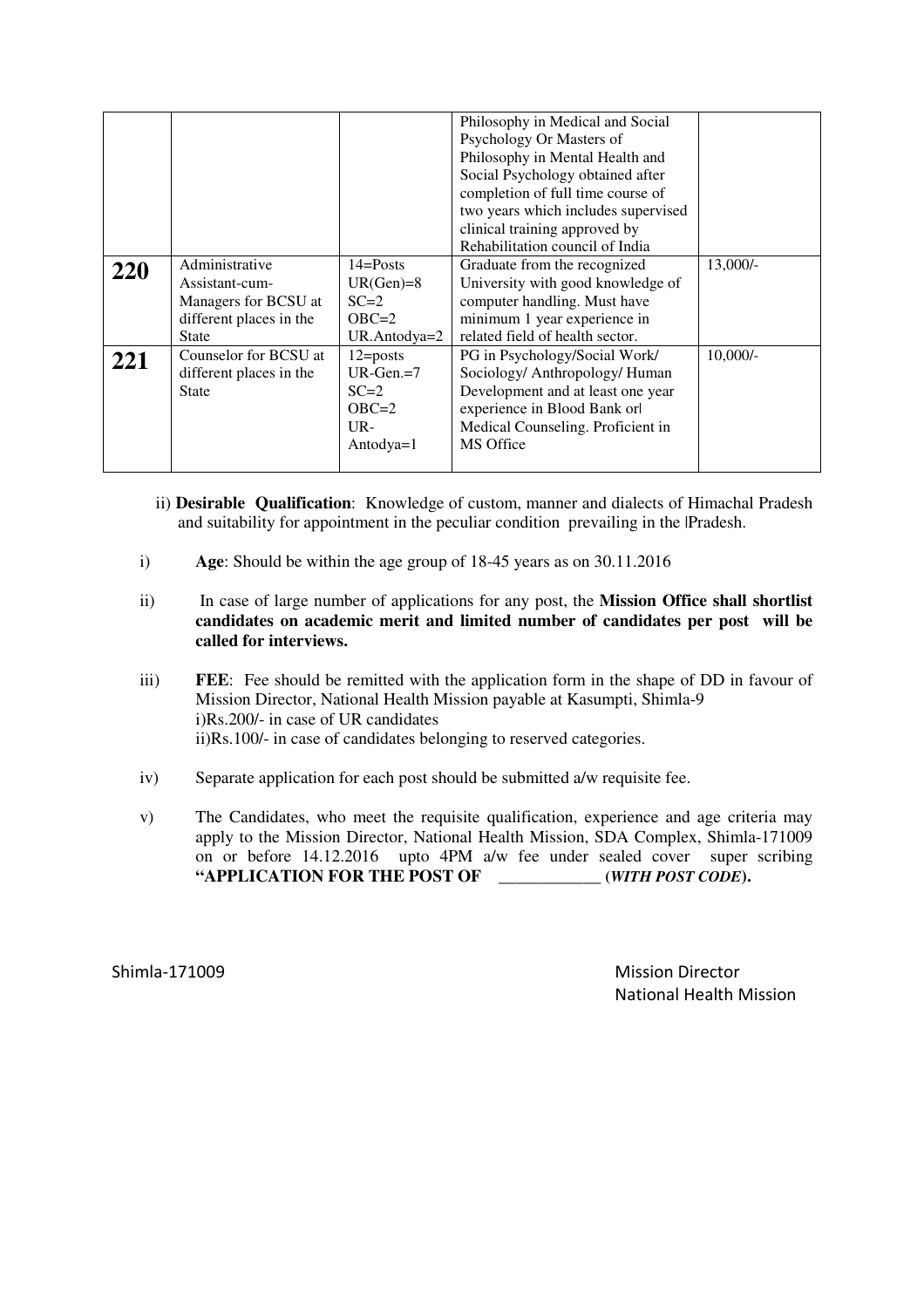# Advertisement No11/2016

# NATIONAL HEALTH MISSION, HP,SHIMLA-9

# APPLICATION FORM FOR THE POST OF..................... HIMACHAL PRADESH. (Post Code…………. )

Ē

|               |                      |                                                                                                          |                                 |               | Recent passport size<br>self attested<br>photograph of |
|---------------|----------------------|----------------------------------------------------------------------------------------------------------|---------------------------------|---------------|--------------------------------------------------------|
|               |                      | PERSONAL INFORMATION                                                                                     |                                 |               | candidate                                              |
|               |                      |                                                                                                          | (Please underline surname)      |               |                                                        |
|               |                      |                                                                                                          |                                 |               |                                                        |
|               |                      |                                                                                                          |                                 |               |                                                        |
|               |                      |                                                                                                          |                                 |               |                                                        |
|               | 4.I am a (tick one): | $\Box$ Indian Citizen with valid Himachal domicile $\Box$ Indian Citizen without valid Himachal domicile |                                 |               |                                                        |
| $\Box$ others |                      |                                                                                                          |                                 |               |                                                        |
| 5.Sex :       |                      |                                                                                                          | $\square$ Male $\square$ Female |               |                                                        |
|               |                      | 6. Marital Status : □ Married □ Single                                                                   |                                 |               |                                                        |
|               |                      | Distt.                                                                                                   |                                 |               |                                                        |
|               |                      | 8. Address for Correspondence:                                                                           |                                 |               |                                                        |
|               |                      |                                                                                                          |                                 |               |                                                        |
|               |                      | Contact No (Mobile): _________________________ Email address: __________________                         |                                 |               |                                                        |
| 9.Category:   |                      | $\overline{\phantom{a}}$                                                                                 |                                 |               |                                                        |
|               |                      | 10 ACADEMIC QUALIFICATIONS (Matric and above)                                                            |                                 |               |                                                        |
| <b>Date</b>   |                      | Schools/Institutions                                                                                     | Affiliation/<br>Recognition     | Qualification | Percentage                                             |
| From          | To                   | <b>Attended</b>                                                                                          |                                 | s Obtained    | (aggregate)/Grade                                      |
|               |                      | Matriculation                                                                                            |                                 |               |                                                        |

+2 examination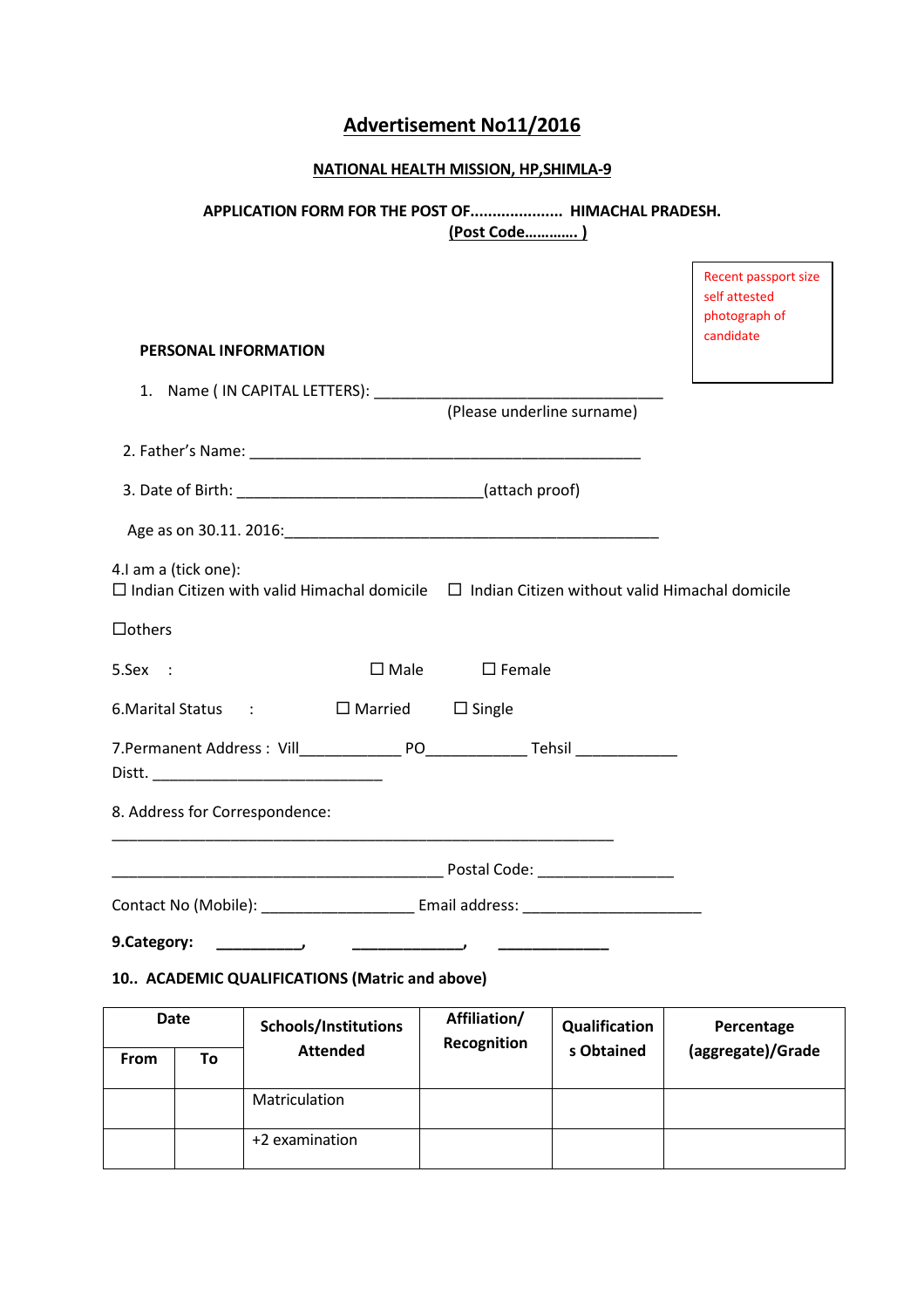(photo stet copy of each standard must be attached with this form)

# 11. OTHER QUALIFICATIONS / COLLEGE ATTENDED / AWARDS ATTAINED (Indicating computer literacy also )

| <b>Date</b> |    | <b>Qualifications / Awards Obtained</b> | <b>Awarding Institution</b> |  |
|-------------|----|-----------------------------------------|-----------------------------|--|
| From        | To |                                         |                             |  |
|             |    |                                         |                             |  |
|             |    |                                         |                             |  |
|             |    |                                         |                             |  |

# 12. EXPERIENCE (Where required)

| Sr, No. | Name of Organization | Number<br>of Post | From | To | Pay | Total |
|---------|----------------------|-------------------|------|----|-----|-------|
|         |                      |                   |      |    |     |       |
|         | $\bullet$            |                   |      |    |     |       |

#### 13. Name & Registration No.of employment exchange. :\_\_\_\_\_\_\_\_\_\_\_\_\_\_\_\_\_\_\_\_\_\_\_\_\_\_\_\_

# 14.. Detail of Fee {non-refundable} in favour of the MD, NHM, HP payable at Shimla

i) Rs.200/- in case of General category candidates

ii) Rs.100/- in case of Reserved Category

| DD No./Date | Dated | De<br>הכח. | Drawn on |
|-------------|-------|------------|----------|
|             |       |            |          |

#### 15. LIST OF ENCLOSGENES

Self attested copies of

#### 1. Matriculation

2. +2 examination

# 3.MBBS/BAMS/BDS degree. ( for the post where required

4.MHA/MPH/B.Clom/MBA (Hospital-Management)/MPH etc.( for the post where required)

5. PG/Degree/Diploma ( for the post where required)

 6.Latest category certificate of SC/ OBC/ST issued within 6 months by the competent authority `

7.Experience certificate (where required)

8.Computer application ( where required)

9.Self addressed two envelope size 6"x11" duly stamped with Rs 5/-

# 16. Verification